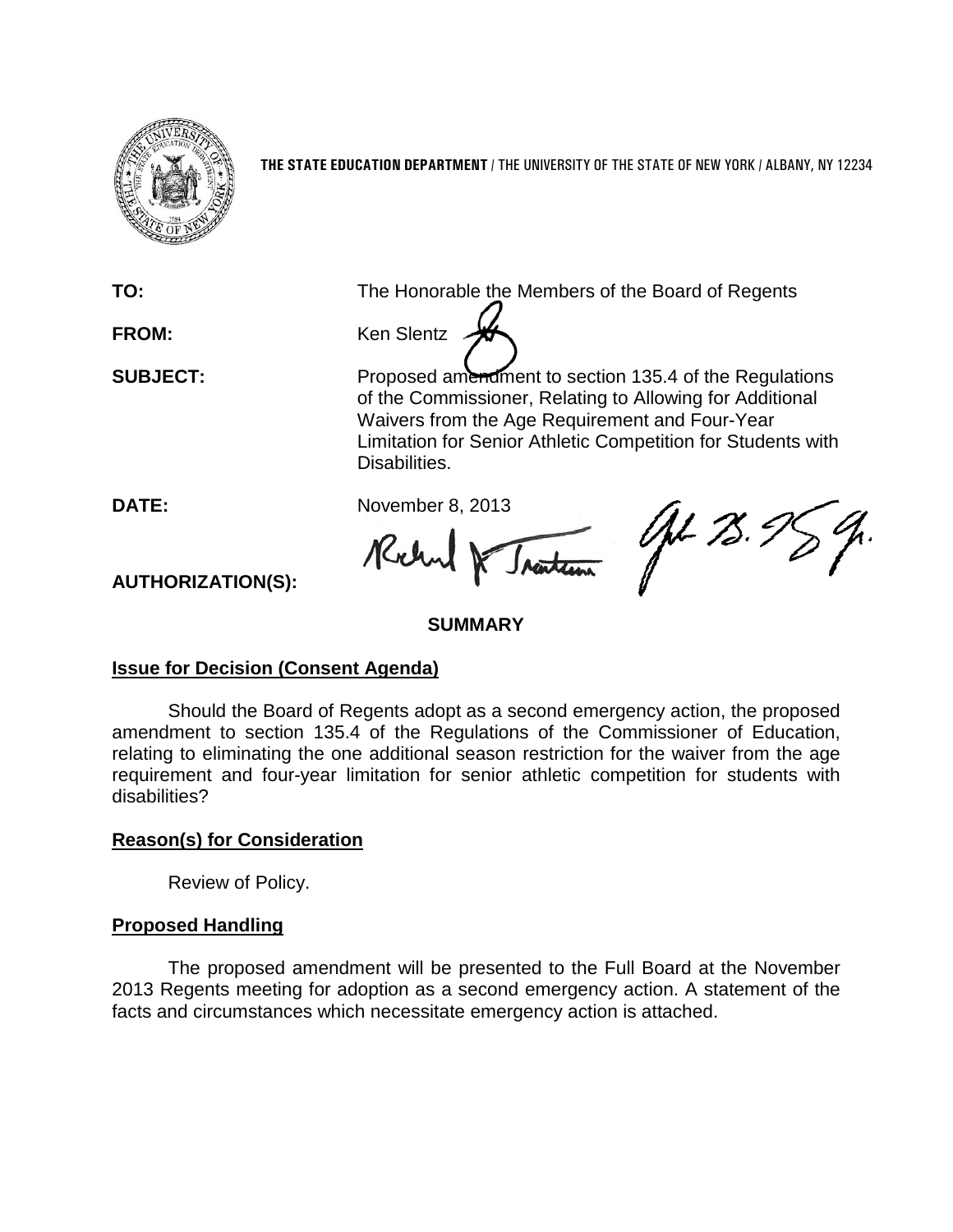#### **Procedural History**

The proposed amendment was adopted as an emergency action at the September 2013 Regents meeting, effective September 17, 2013. A Notice of Emergency Adoption and Proposed Rule Making was published in the State Register on October 2, 2013. The September emergency rule will expire on December 15, 2013. A second emergency action is necessary at the November Regents meeting in order to ensure that the emergency rule remains continuously in effect until it can be adopted as a permanent rule. A copy of the proposed amendment is attached. Supporting materials are available upon request from the Secretary to the Board of Regents.

#### **Background Information**

Section 135.4(c)(7)(ii)(b)(1), relating to duration of competition, generally provides, with certain exceptions, that a student shall be eligible for senior high school athletic competition in a sport during each of four consecutive seasons of such sport commencing with the student's entry into ninth grade and prior to graduation, and shall be eligible for interschool competition in grades 9, 10, 11 and 12 until the last day of the school year in which the student attains the age of 19.

Section 135.4(c)(7)(ii)(d) currently provides a process for obtaining a waiver from the age requirement and four-year limitation for senior high school athletic competition to allow students with disabilities, who would otherwise not be able to participate in interscholastic athletic competition due to their age and/or years in school, to participate in a senior high school non-contact athletic competition for an additional season.

The waiver is limited to non-contact sports<sup>[1](#page-1-0)</sup> to ensure the safety of the given student as well as the other students competing in the sport who may be younger and less physically developed, and the participation of the student competing under the waiver is not scored for purposes of competition to ensure fair competition among students who may present different levels of physical maturity and athletic ability.

The waiver is assessed on a case-by-case basis by the superintendent of schools or chief executive officer of a non-public school in order to ensure that the student meets the following eligibility requirements: (1) the student has not graduated from high school as a result of his or her disability delaying his or her education for one year or more; (2) the student is otherwise qualified to compete in the athletic competition and has been selected for such competition in the past; (3) the student has not already participated in an additional season of athletic competition pursuant to the waiver; (4) the student has undergone and passed a physical evaluation by the school

<span id="page-1-0"></span> $1$  Non-contact sports include swimming and diving, golf, track and field, cross country, rifle, bowling, gymnastics, skiing and archery, and any other such non-contact sport deemed appropriate by the Commissioner.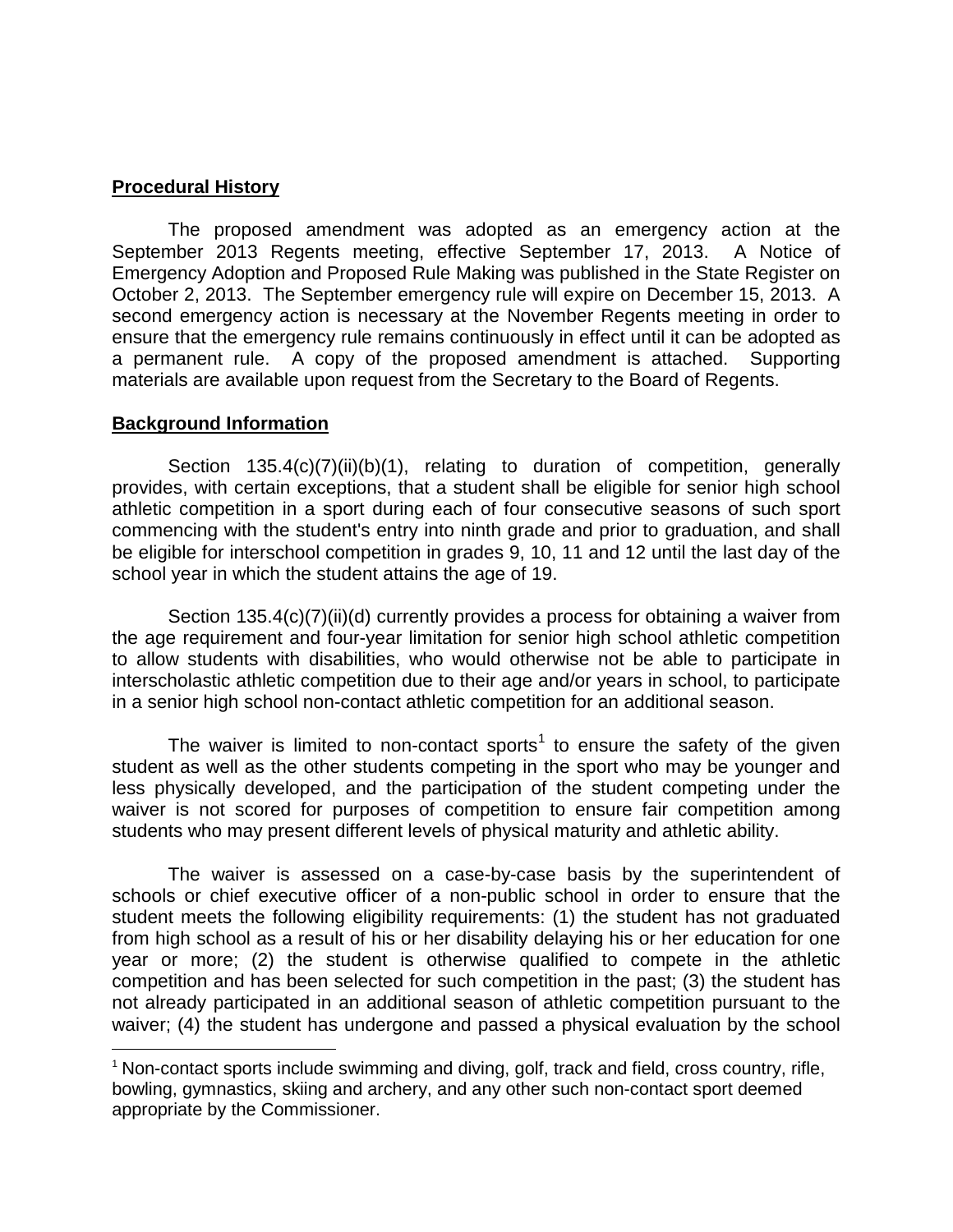physician; and (5) the superintendent of schools or chief executive officer of the school or school system has determined that the given student's participation in the athletic competition will not adversely affect the opportunity of the other students competing in the sport to successfully participate in such competition.

The proposed amendment will eliminate the one additional season restriction by allowing students with disabilities to participate in a non-contact sport for one or more additional seasons if they meet all the other specified criteria for this waiver. This amendment will advance initiatives of inclusion by offering students with disabilities continued socialization with teammates and continued opportunity to develop the skills and abilities associated with such students' participation in such sports.

#### **Recommendation**

Staff recommends that the Board of Regents take the following action:

VOTED: That clause (d) of subparagraph (ii) of paragraph (7) of subdivision (c) of section 135.4 of the Commissioner's Regulations be amended, as submitted, effective December 16, 2013 as an emergency rule upon a finding by the Board of Regents that such action is necessary for the preservation of the general welfare to ensure that the emergency rule adopted at the September 16-17, 2013 Regents meeting remains continuously in effect until the effective date of its adoption as a permanent rule.

#### **Timetable for Implementation**

The proposed amendment was adopted as an emergency rule at the September 2013 Regents meeting, effective September 17, 2013, and will expire on December 15, 2013. If adopted at the November Regents meeting, the second emergency action will take effect on December 16, 2013. It is anticipated that the proposed amendment will be presented for adoption as a permanent rule at the December Regents meeting, after expiration of the 45-day public comment period for proposed rule makings.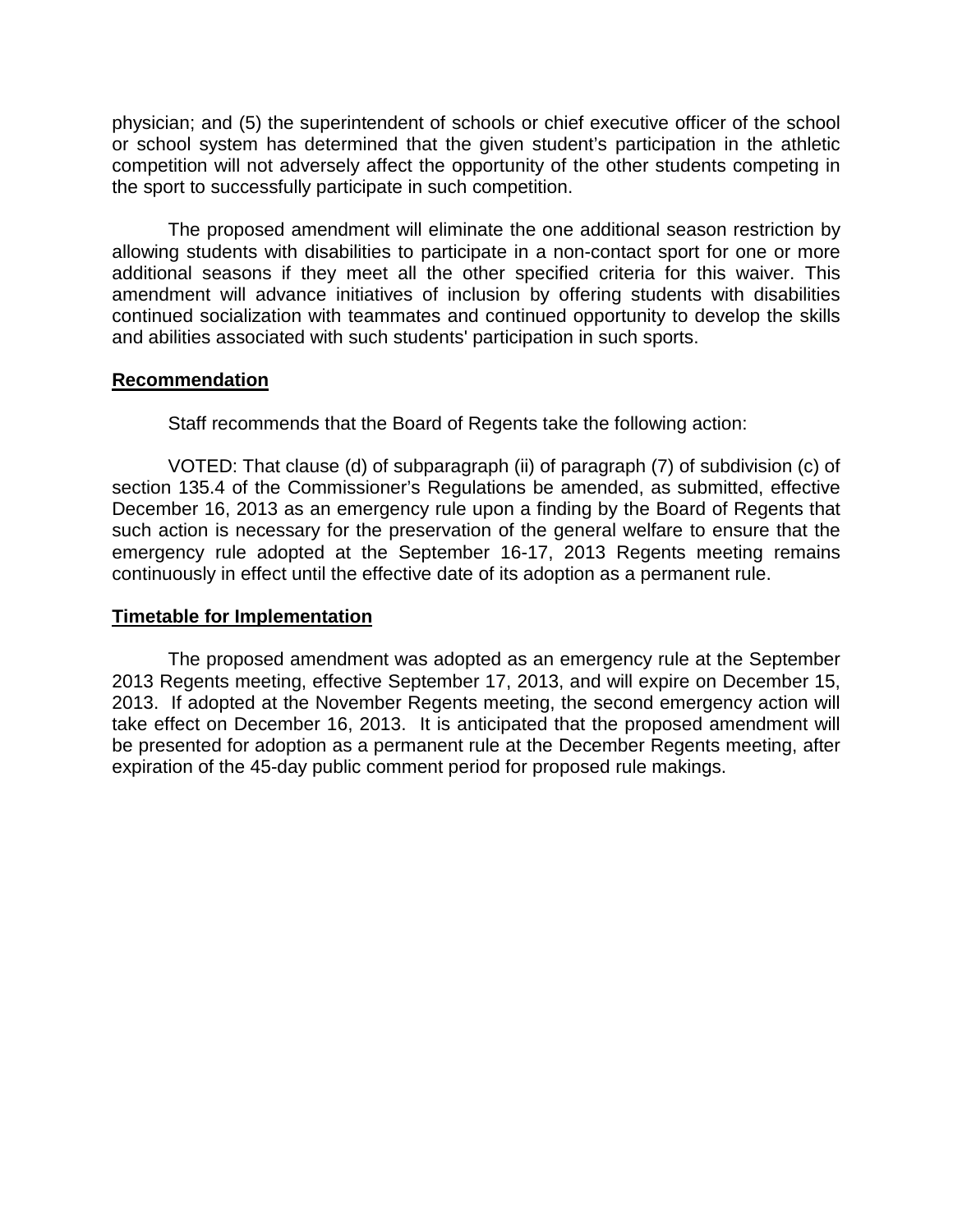#### **8 NYCRR §135.4**

# STATEMENT OF FACTS AND CIRCUMSTANCES WHICH NECESSITATE EMERGENCY ACTION

The proposed amendment will eliminate the one additional season restriction in Commissioner's Regulations §135.4(c)(7)(ii)(d) to allow students with disabilities to participate in a non-contact sport for one or more additional seasons if they meet the criteria for a waiver as specified in the regulation.

The proposed amendment was adopted as an emergency action at the September 16-17, 2013 Regents meeting, effective September 17, 2013. Because the Board of Regents meets at monthly intervals, the earliest the proposed amendment could be adopted by regular action after publication of a Notice of Proposed Rule Making and expiration of the 45-day public comment period prescribed in State Administrative Procedure Act (SAPA) section 202 would be the December 16-17, 2013 Regents meeting. Furthermore, because SAPA section 203(1) provides that an adopted rule may not become effective until a Notice of Adoption is published in the State Register, the earliest the proposed amendment could become effective if adopted at the December Regents meeting, is December 31, 2013. However, the September emergency rule will expire on December 15, 2013, 90 days after its filing with the Department of State on September 17, 2012. A lapse in the rule's effective date could disrupt participation of eligible students with disabilities in senior high school noncontact athletic competition during the 2013-2014 school year.

Emergency action is therefore necessary for the preservation of the general welfare to ensure that the proposed rule adopted by emergency action at the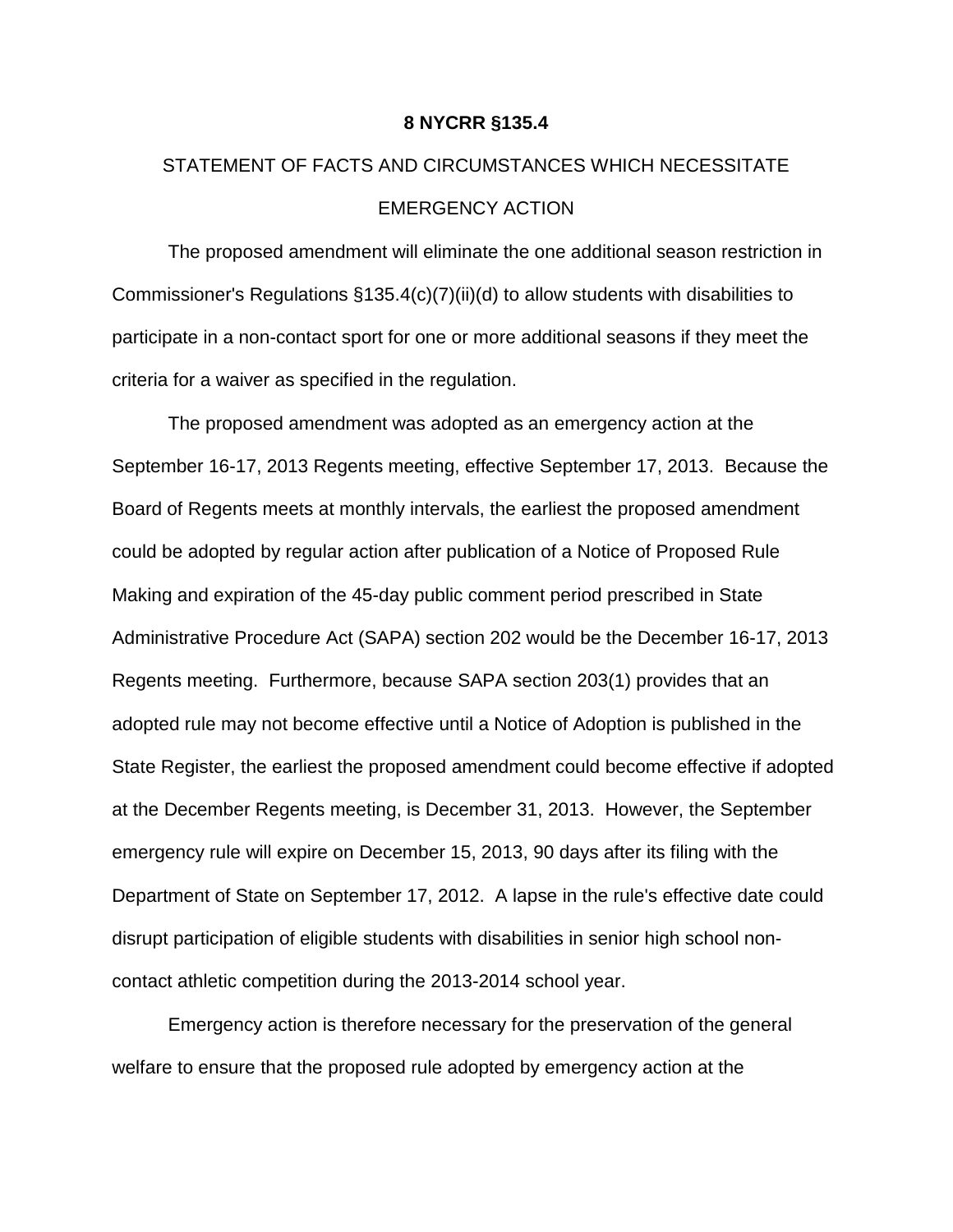September Regents meeting remains continuously in effect until the effective date of its permanent adoption.

It is anticipated that the proposed amendment will be presented for adoption as a permanent rule at the December 16-17, 2013 Regents meeting, which is the first scheduled Regents meeting after publication of the proposed rule in the State Register and expiration of the 45-day public comment period prescribed in the State Administrative Procedure Act for State agency rule makings.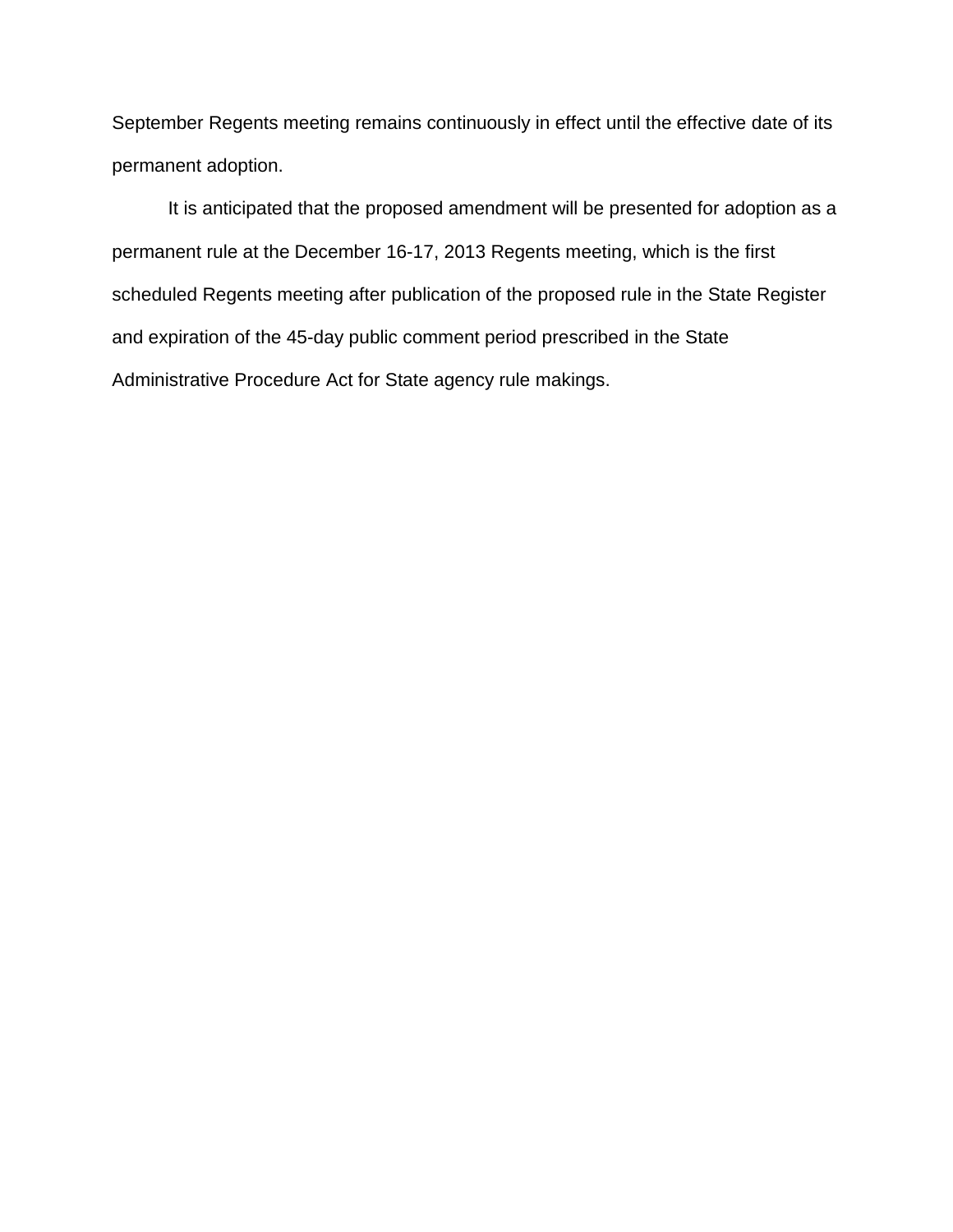#### AMENDMENT TO THE REGULATIONS OF THE COMMISSIONER OF EDUCATION

Pursuant to sections 101, 207, 305, 803 and 3204 of the Education Law.

Clause (d) of subparagraph (ii) of paragraph (7) of subdivision (c) of section 135.4 of the Regulations of the Commissioner of Education is amended, effective December 16, 2013, as follows:

(d) Waiver from the age requirement and four-year limitation for interschool athletic competition for students with disabilities in senior high school grades 9, 10, 11, and 12. For purposes of this clause, the term non-contact sport shall include swimming and diving, golf, track and field, cross country, rifle, bowling, gymnastics, skiing and archery, and any other such non-contact sport deemed appropriate by the Commissioner. A student with a disability, as defined in section 4401 of the Education Law, who has not yet graduated from high school may be eligible to participate in a senior high school noncontact athletic competition [for a fifth year] under the following limited conditions:

(1) such student must apply for and be granted a waiver to the age requirement and four-year limitation prescribed in subclause (b) (1) of this subparagraph. A waiver shall only be granted upon a determination by the superintendent of schools or chief executive officer of the school or school system, as applicable, that the given student meets the following criteria:

(i) such student has not graduated from high school as a result of his or her disability delaying his or her education for one year or more;